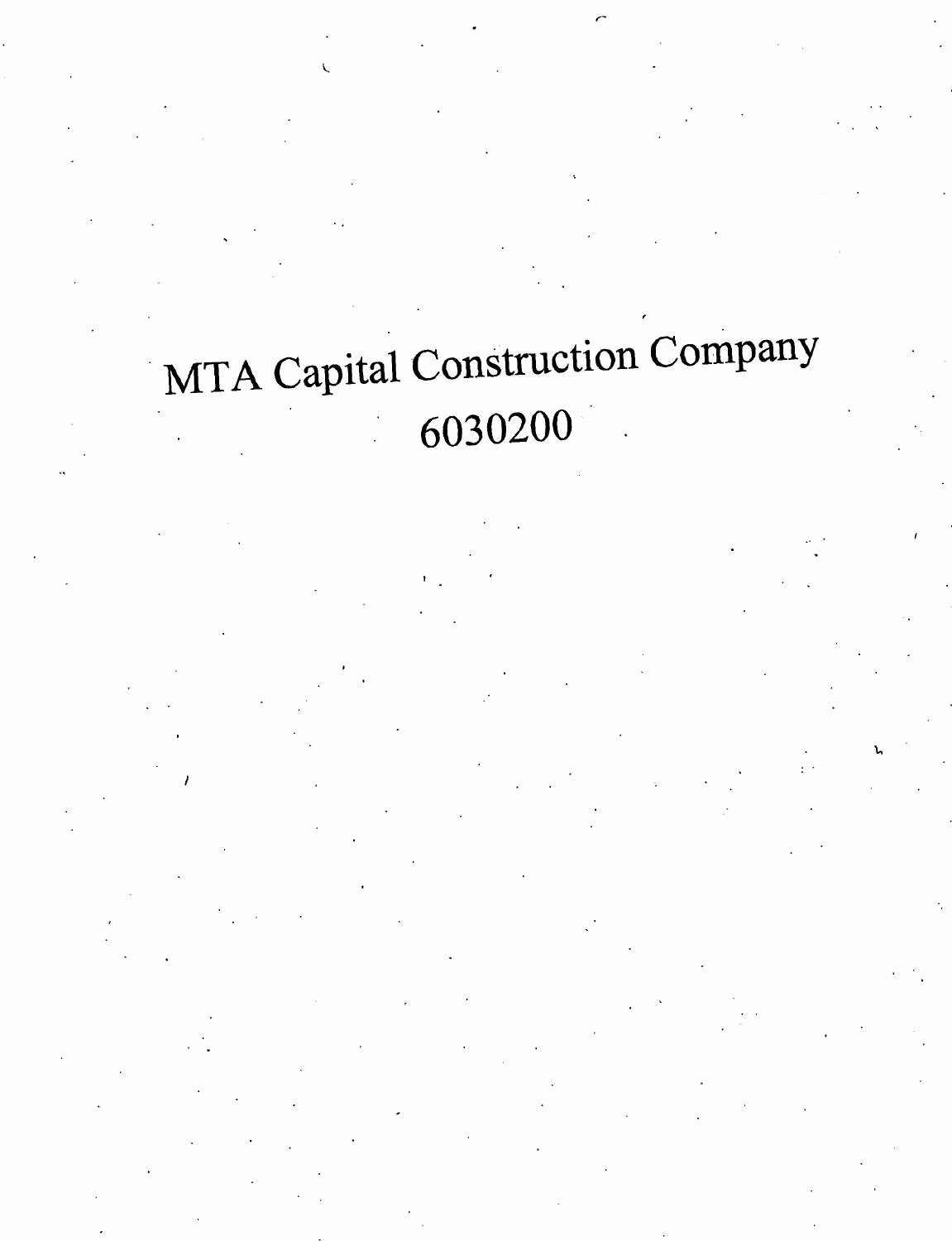### **FORM B**

## New York State Consultant Services **Contractor's Annual Employment Report**

Report Period: April 1, 2019 to March 31, 2020

| <b>Contracting State Agency Name:</b><br><b>Metropolitan Transportation Authority</b>  |                                      |                                         |                                                    |  |  |
|----------------------------------------------------------------------------------------|--------------------------------------|-----------------------------------------|----------------------------------------------------|--|--|
| Contract Number: PO00000983<br><b>Agency Business Unit: PBC01</b>                      |                                      |                                         |                                                    |  |  |
| Contract Term: 6/27/18 to 5/30/10<br>Agency Department ID: 6030200                     |                                      |                                         |                                                    |  |  |
| Contractor Name: MVP Consulting Plus, Inc.                                             |                                      |                                         |                                                    |  |  |
| Contractor Address: 435 New Karner Road Albany, NY 12205                               |                                      |                                         |                                                    |  |  |
| Description of Services Being Provided: IT Consulting (Various)                        |                                      |                                         |                                                    |  |  |
|                                                                                        |                                      |                                         |                                                    |  |  |
|                                                                                        |                                      |                                         |                                                    |  |  |
| Scope of Contract (Choose one that best fits):                                         |                                      |                                         |                                                    |  |  |
| $\Box$ Analysis<br>Evaluation<br>Research<br>Training                                  |                                      |                                         |                                                    |  |  |
| ⊠ Other IT consulting<br>Data Processing<br>$\Box$ Computer Programming                |                                      |                                         |                                                    |  |  |
| $\Box$ Surveying<br>Engineering<br><b>Architect Services</b><br>Environmental Services |                                      |                                         |                                                    |  |  |
| <b>Health Services</b><br>Mental Health Services                                       |                                      |                                         |                                                    |  |  |
| Accounting<br>Paralegal<br>$\Box$ Legal<br>Auditing<br><b>Other Consulting</b>         |                                      |                                         |                                                    |  |  |
| <b>Employment Category</b>                                                             | <b>Number of</b><br><b>Employees</b> | <b>Number of</b><br><b>Hours Worked</b> | <b>Amount Payable</b><br><b>Under the Contract</b> |  |  |
| 15-1121.00                                                                             | 1.00                                 | 1,853.00                                | \$120,445.00                                       |  |  |
|                                                                                        | 0.00                                 | 0.00                                    | \$0.00                                             |  |  |
|                                                                                        | 0.00                                 | 0.00                                    | \$0.00                                             |  |  |
|                                                                                        | 0.00                                 | 0.00                                    | \$0.00                                             |  |  |
|                                                                                        | 0.00                                 | 0.00                                    | \$0.00                                             |  |  |
|                                                                                        | 0.00                                 | 0.00                                    | \$0.00                                             |  |  |
|                                                                                        | 0.00                                 | 0.00                                    | \$0.00                                             |  |  |
|                                                                                        | 0.00                                 | 0.00                                    | \$0.00                                             |  |  |
|                                                                                        | 0.00                                 | 0.00                                    | \$0.00                                             |  |  |
|                                                                                        | 0.00                                 | 0.00                                    | \$0.00                                             |  |  |
|                                                                                        | 0.00                                 | 0.00                                    | \$0.00                                             |  |  |
|                                                                                        | 0.00                                 | 0.00                                    | \$0.00                                             |  |  |
|                                                                                        | 0.00                                 | 0.00                                    | \$0.00                                             |  |  |
| <b>Total this Page</b>                                                                 | 1.00                                 | 1,853.00                                | \$120,445.00                                       |  |  |
|                                                                                        |                                      |                                         |                                                    |  |  |

Name of person who prepared this report: Ilakumari Patel Title: CEO/CFO **Phone #: 518-218-1700** 

Preparer's Signature:  $\sum N$ *ater* Date Prepared: 4/21/20

(Use additional pages, if necessary) example 2 and 2 and 2 and 2 and 2 and 2 and 2 and 2 and 2 and 2 and 2 and 2 and 2 and 2 and 2 and 2 and 2 and 2 and 2 and 2 and 2 and 2 and 2 and 2 and 2 and 2 and 2 and 2 and 2 and 2 a